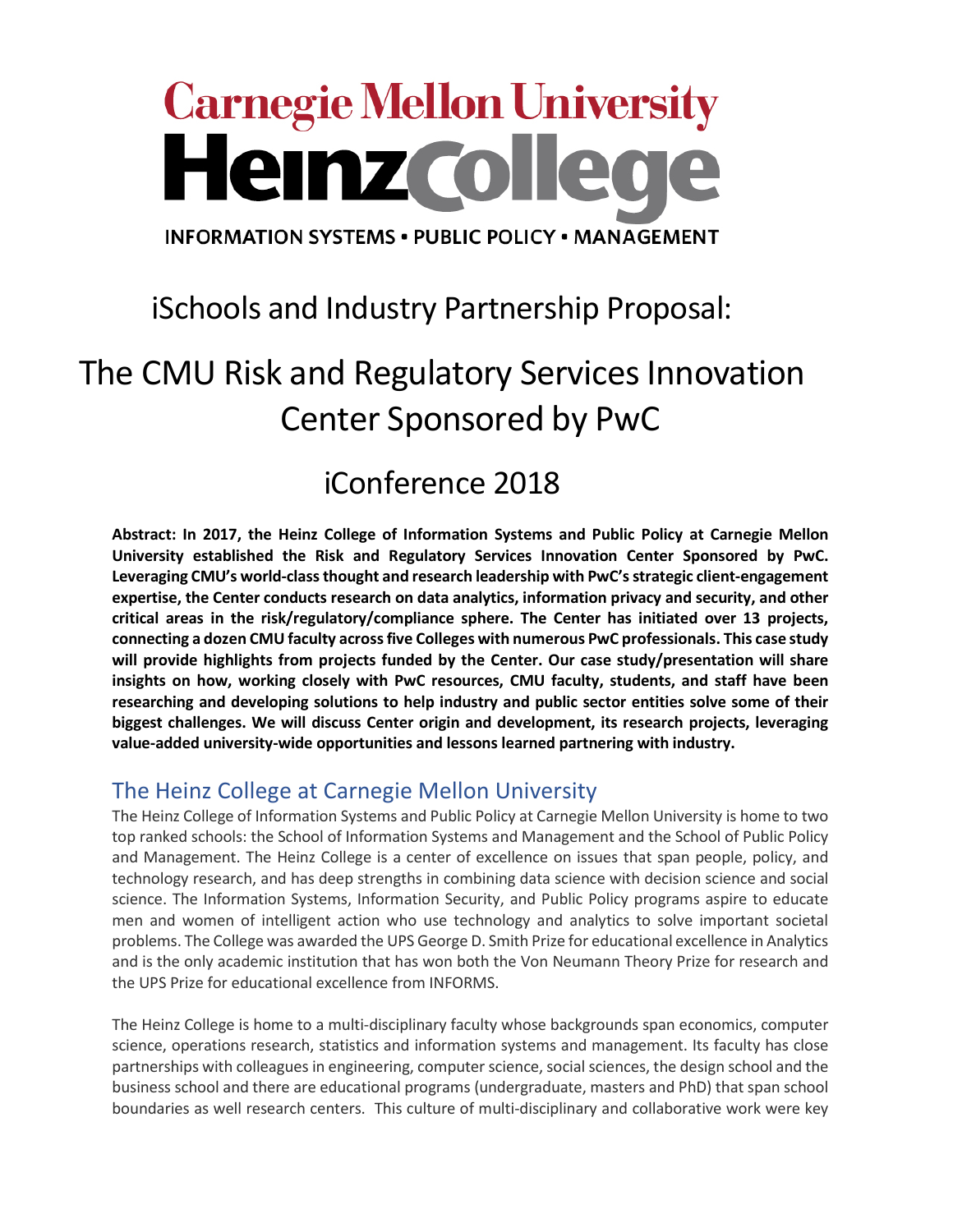to establishing the risk and regulatory innovation center.

The rapid digitization of society and business is raising fundamental questions about both business opportunities as well as new risks. It is also providing a new approach to thinking about regulatory compliance – from both the perspective of the firm as well as that of the regulator. A holistic approach that takes a "systems" point of view is required that adopts a multi-disciplinary lens to the study of risk and regulatory compliance.

## The RiskReg Center

To advance the way organizations such as businesses, governments, and other stakeholders use new information technologies, in 2017 the Heinz College established the Risk and Regulatory Services Innovation Center Sponsored by PwC (RiskReg Center). A distinctive feature of the RiskReg Center is the deep partnership between PwC - with its depth of knowledge about industry, government risk, and regulatory problems - and CMU's depth of scholarship in technology, its social and business impacts, and a history of foundational work motivated by real problems.

The RiskReg Center is devoted to the purpose of supporting and performing education and research in areas including information privacy, security, and data analytics. The Center was formally launched in January 2017 with \$11 Million in funding support from PwC. The Center is composed of a Faculty Director (Professor Alessandro Acquisti), a Deputy Director (Alka Patel, JD), and a Governance Committee that includes Deans of four CMU Colleges (including the Dean of the Heinz College of Information Systems and Public Policy at Carnegie Mellon, Ramayya Krishnan), and senior partners from PwC. The collaboration with PwC, including its partners and clients, is managed at the Center through a deeply committed PwC Project Leader (Neelam Sharma). Under the Center's funding, numerous PIs from Colleges across CMU campus are conducting research – in collaboration with PwC partners and clients - on data analytics, information privacy and security, and other critical areas. Many of the projects focus on research issues that arise in highly regulated industries, including designing, implementing and optimizing systems to address risk, regulatory and compliance problems. More information about the center and its governance structure and leadership is at https://www.cmu.edu/risk-reg-center/.

The RiskReg Center has a variety of goals, including creating distinctive experiential learning opportunities for students to work on current real-world problems, providing thought leadership in these areas, and developing research projects on which PwC partners and personnel with relevant expertise and CMU faculty, staff and students jointly collaborate. Under the latter goal, the Center has now funded over 13 research and student educational projects. The projects are heterogeneous in length, focus, and composition. For instance, ongoing and completed projects have included both short-term projects with strong educational components (e.g. semester-long exploratory applied research projects with Master students' participation) and long-term, research-focused projects (e.g. multi-year projects with larger teams that include PhD students and post-doctoral fellows). The projects have connected a dozen CMU faculty members across five Colleges, so far, with 17 PwC professionals, and they have covered the focal areas of study at the Center: Analytics, Cybersecurity, and Safe Cities. Further below, highlight some sample projects funded by the Center. Each of these projects were problems brought to the center by PwC and scope defined through work with CMU faculty and staff administrators.

## The Presentation Format and Objectives

Our presentation will address in depth the university/industry partner journey, successes and challenges encountered, best practices derived from experiences, and may include participation of university faculty and/or industry partner via short video interviews or in person appearances.

The presentation will focus on the RiskReg Center as a case study to discuss, among other things, the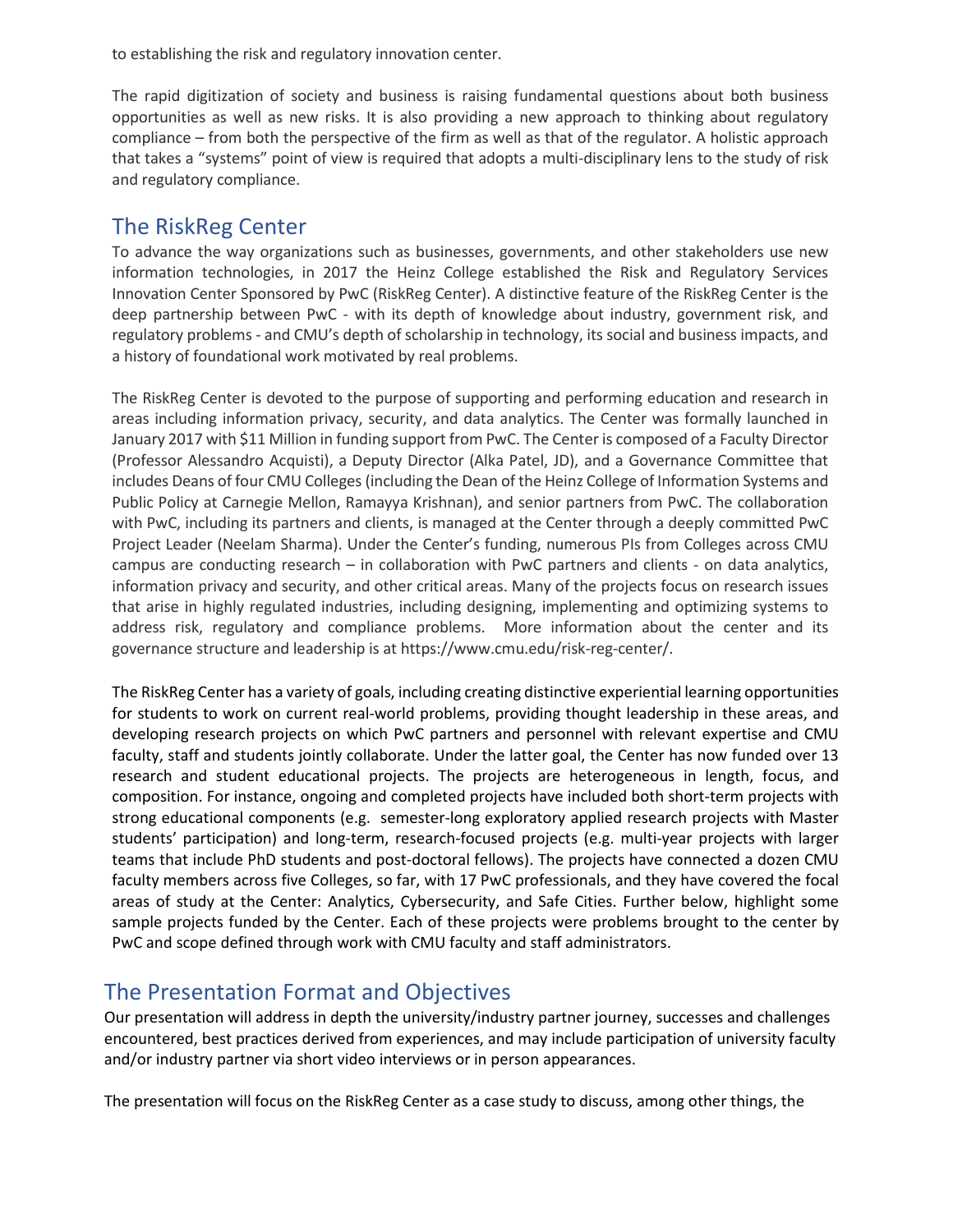following points:

- The structure of the RiskReg Center, including its governance
- Journey of university & industry interactions to create a formal through the RiskReg Center
- Lessons learned in the process, including the important of matching industry partner needs with University needs, Commitment and dedication from both sides, and Leveraging other uUiversity opportunities in addition to the primary focus of research
- Creating an intellectual property and Tech Transfer strategy for an industry partner within the context of University policies/positions;
- Building/setting expectations and goals of partnership for success;
- Defining the value-proposition for the University, including faculty, and the industry partner, respectively, including but not limited to the following:
	- o Match-making for industry partner research requests and faculty members' desires for research projects with a focus on interdisciplinary teams/work
	- o Creating a diverse research portfolio of foundational and applied research taking into account factors such as project length, research areas, , and available data, and potential project outputs
	- o Utilizing Applied Research Projects (similar to Capstones) for a robust student experience while performing work that leads to longer term foundational work
	- o Introducing other campus-wide opportunities.
- Defining opportunities outside the research sphere for partnership success, including but not limited to:
	- o Creation of Executive Education programs
	- o Student recruitment opportunities
	- o Exposure to industry partner's client base for potential new industry partnership creation.

## Exemplary Research Projects

### **Example 1: Exploring Privacy and Security Risks in Blockchain Ecosystems**

### *Principal Investigator: Nicolas Christin, Associate Research Professor, CMU School of Computer Science and Engineering and Public Policy*

Blockchain technology, which creates a linear, time-stamped, publicly distributed ledger of all transactions within a system, has the potential to facilitate many transactions—for instance, by potentially replacing time-consuming notary operations in asset transfer, or providing an immutable source of transactional or contract data. But despite this potential, there are sizeable cybersecurity, privacy, and service risks and concerns associated with blockchain adoption. This project proposes to explore the adoption landscape beyond its current usage in Bitcoin crypto-currency (i.e., possible applications that have received seed funding or are being proposed), and the specific privacy, cybersecurity, and availability challenges and risks associated with public and private blockchain.

### **Example 2: Resilience Analysis and Design of IoT-based Smart Infrastructures**

*Principal Investigators: Bruno Sinopoli, Associate Professor of Electrical and Computer Engineering and Co-Director of CMU's Smart Infrastructure Institute; Anthony Rowe, Associate Professor, CMU Electrical and Computer Department; Yuvraj Agarwal, Assistant Professor, CMU School of Computer Science*

In addition to supporting personalized services for humans, the technology underpinning the Internet of